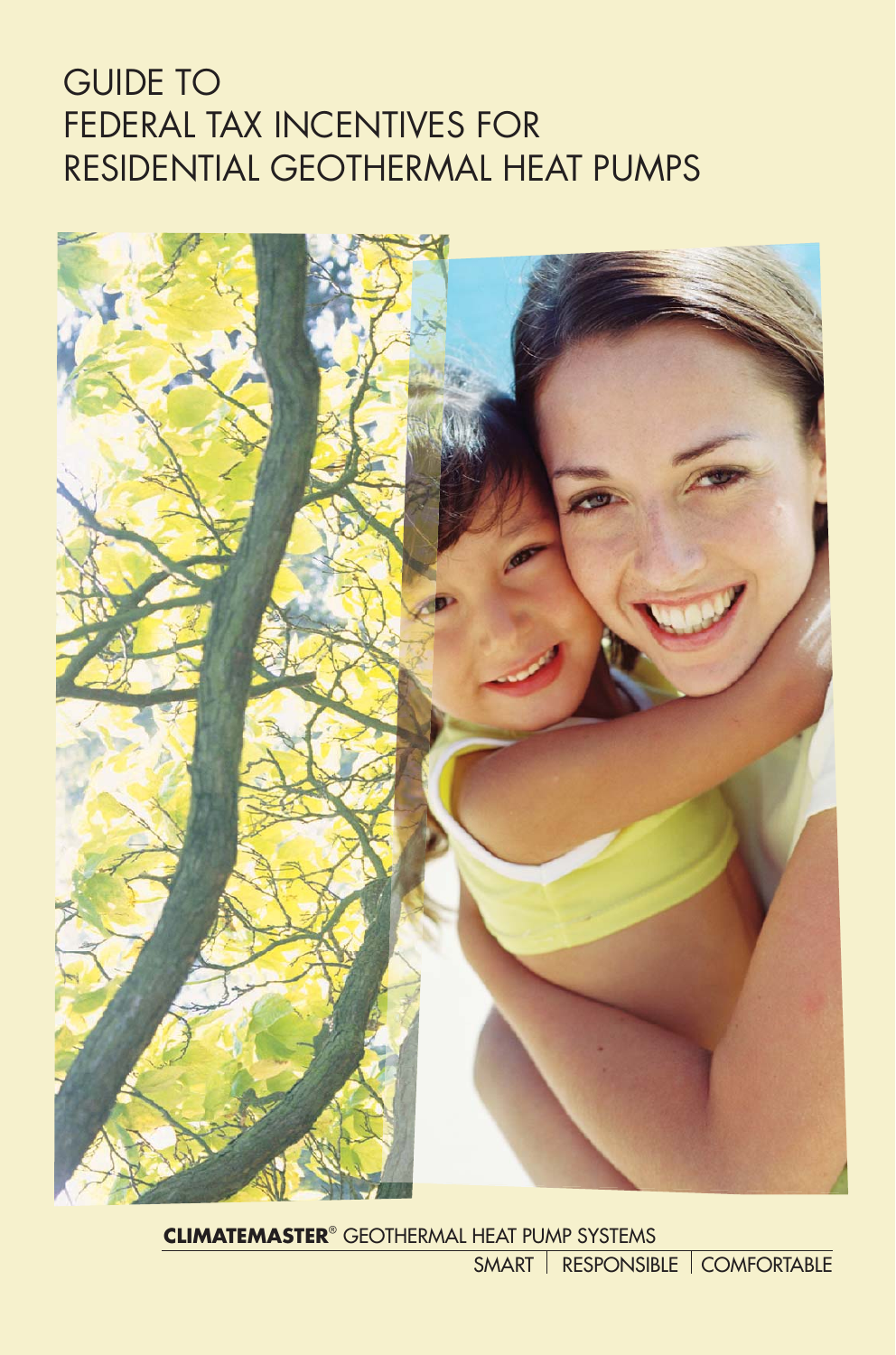# **Highlights**

# **Federal Income Tax Credit:**

- Tax credit equal to 30% of total system cost
- No limit to the maximum credit amount for 2009 and beyond
- Can be used to offset AMT tax
- Can be used in more than one year
- Can be combined with solar and wind tax credits
- Can be combined with energy efficiency upgrade credits

# **Residential Energy-Efficient Property Credit**

In October 2008, geothermal heat pumps were added to section 25D of the Internal Revenue Code, which provides a 30% tax credit for spending on qualified property placed in service through the end of 2016. The credit was made retroactive to the beginning of 2008, and was capped at \$2,000. In February 2009, the \$2,000 cap was removed for geothermal heat pump property placed in service after December 31, 2008.

# **Eligible Geothermal Heat Pump Property**

The tax credit may be claimed for spending on "qualified geothermal heat pump property" installed in connection with a new or existing dwelling unit located in the United States and used as a residence by the taxpayer. It does not have to be the primary residence.

The term "qualified geothermal heat pump property" means any equipment which—

- (i) uses the ground or ground water as a thermal energy source to heat the dwelling unit or as a thermal energy sink to cool the dwelling unit, and
- (ii) meets the requirements of the Energy Star program which are in effect at the time that the equipment is installed.

Spending for labor costs properly allocable to the installation of the geothermal heat pump property and for any associated piping, wiring, and interconnecting ducting are included.

## **Excluded Property**

The credit cannot be claimed on spending for equipment used solely to heat a swimming pool or hot tub, or on previously used equipment.

### **Placed in Service Requirement**

The credit can only be claimed on spending for property that is "placed in service" during the period from 2008 to 2016. In general, property is considered to be placed in service when the original installation is completed. However, if the geothermal heat pump property is part of the construction or reconstruction of a house, it is considered to be placed in service when the taxpayer takes up residence in the new or renovated house.

## **Tax Credit Amount and Maximum Cap**

An individual can claim a tax credit equal to 30% of spending on qualified geothermal heat pump property. For property placed in service after January 1, 2009, there is no limit on the amount of the tax credit that can be claimed. The tax credit can be used to offset both regular income taxes and alternative minimum taxes (AMT). If the tax credit exceeds the income tax liability, the remaining balance can be carried forward into future years.

## **Cooperatives and Condominiums**

A corporation usually owns cooperative apartment buildings, and the residents are shareholders in the corporation. If the corporation spends money on installing qualified geothermal heat pump property, each shareholder is allowed to claim a tax credit on his or her share of the spending.

Owners of condominiums contribute to the upkeep of the condominiums by paying money to a condominium management association. Where such a management association spends money on installing qualified geothermal heat pump property, each member of the association can claim a tax credit on his or her share of

# **Eligibility:**

- Home must be located in the U.S.
- Does not have to be your main home
- Includes houses, apartments, condos, mobile homes
- Geothermal heat pump must be Energy Star qualified
- Installed between 1/1/2008 and 12/31/2016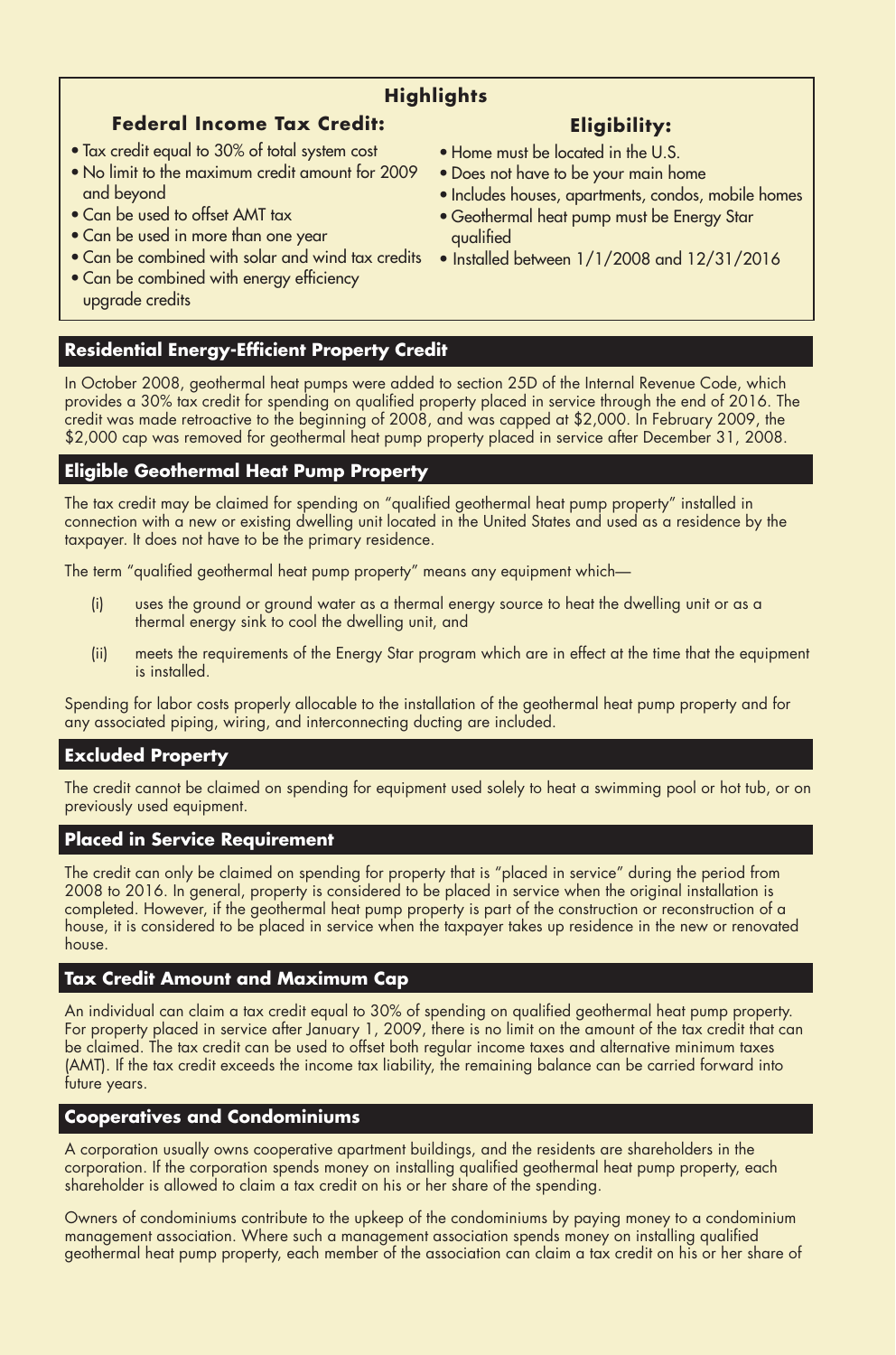that spending. However, the association must qualify as a "homeowners' association" under section 528(c)(1) of the tax code, and "substantially all" of the units in the condominium project must be used as residences.

### **Effect on the Tax Basis on a House**

Amounts that are spent on improvements are added to the tax basis of the house. A higher tax basis generally means there is a smaller taxable gain when a house is later sold. Spending on geothermal heat pump property adds to the tax basis, but must be reduced by the amount of the tax credit received.

#### **Business Use**

If a dwelling unit serves a dual purpose, such as for a home office in the dwelling, the spending may have to be allocated between residential and business use. If the portion considered residential spending is at least 80%, then all the spending qualifies for the residential credit. There is a 10% tax credit available for business use of geothermal heat pump property, and 5-year MACRS accelerated depreciation.

#### **Claiming the Credit**

IRS Form 5695 (2008) is used to claim the Residential Energy Efficient Property Credit

#### **Residential Credit Examples**

#### **Existing Home Example – 2008 Deposit with 2009 Completion**

The taxpayers spent \$12,000 to install a geothermal heat pump system in their existing home. They paid an initial deposit of \$5000 in 2008 and the balance in 2009 when the system was completed.

2009 Tax Credit: \$12,000 x 30% = \$3,600

The deposit had no effect on the residential credit, which is entirely determined on the basis of the placed in service date.

#### **Major Renovation Example – 2008 System Completion with 2009 Occupancy**

The taxpayers spent \$30,000 to install a geothermal heat pump system in a home they are renovating. They paid for the geothermal heat pump system upon its completion in 2008, but did not move into the home until 2009.

2009 Tax Credit: \$30,000 x 30% = \$9,000

Even though the geothermal system was completed and paid for in 2008, it is considered to have been placed in service when the taxpayers moved into their home in 2009.

#### **New Home Example**

The taxpayers contract to build a new home in 2009. Their builder spent \$18,000 to install a geothermal heat pump system. They move into the home in March, 2010.

2010 Tax Credit: \$18,000 x 30% = \$5,400

#### **New Condominium Example**

The taxpayers move into a new condominium in 2009. The condominium developer spent \$450,000 to install a geothermal heat pump system in the 30 unit condominium structure.

2009 Tax Credit: \$15,000 (\$450,000 / 30) x 30% = \$4,500

The developer allocates the proportionate geothermal heat pump system costs to each condominium purchaser.

#### **Replacement Unit Example**

The taxpayers spend \$7,000 to install a new geothermal heat pump in 2009. The geothermal heat pump is replacing a prior geothermal heat pump installed in 1985.

2009 Tax Credit: \$7,000 x 30% = \$2,100

Qualified geothermal heat pump property expenditures include replacement units as long as they meet the eligibility requirements.